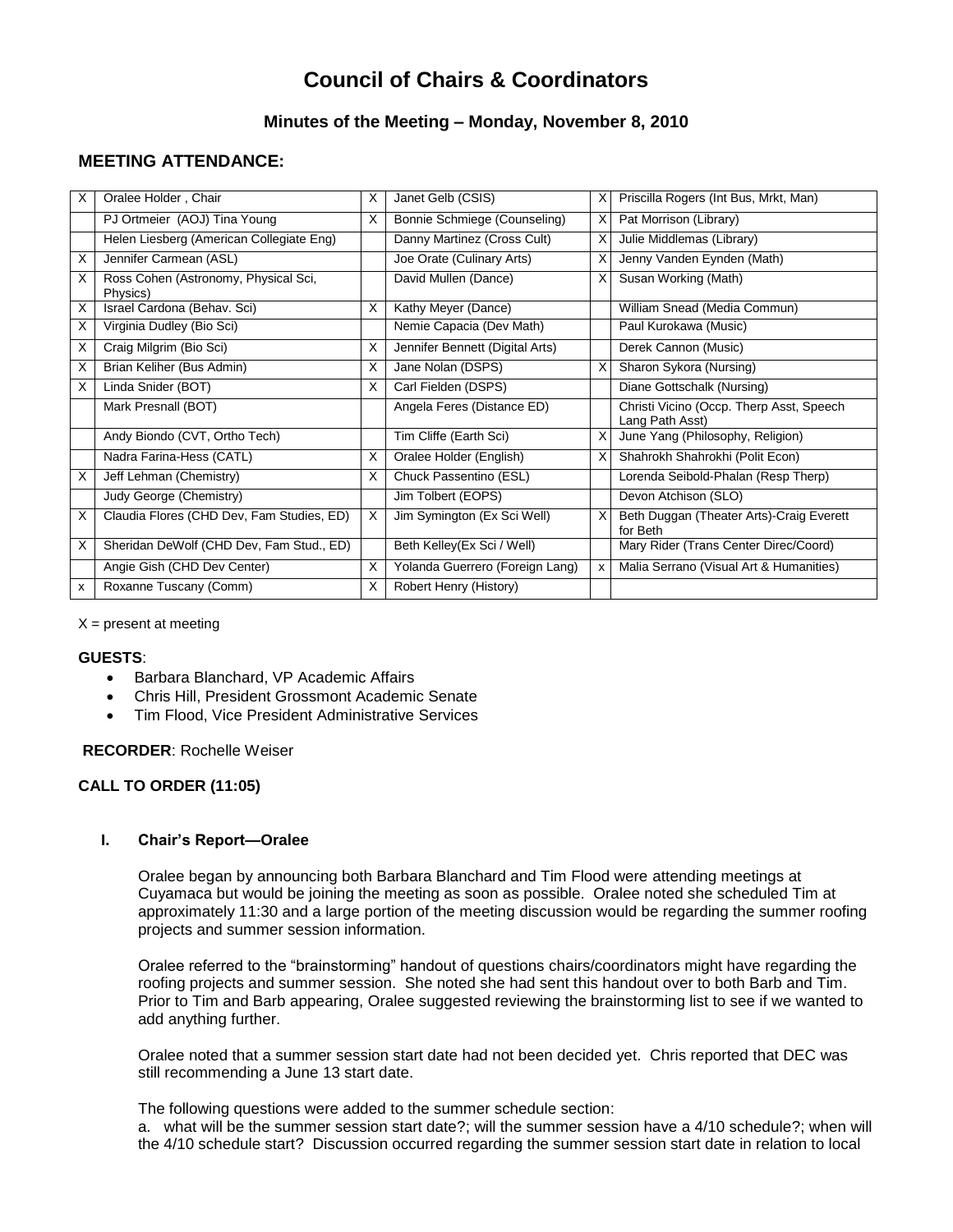high school graduations; why does Grossmont begin prior to high school graduation? Chris noted that about 6% (less than 500 students) come from the high schools for summer session; the majority of the students are currently enrolled or returning from out of town schools to attend summer session and due to these factors DEC is still recommending a June 13 start date.

b. Though Chairs and Coordinators are duplicating the FTES they used last year (in a 6 week session), do we anticipate additional sections might be added at a later date? Oralee noted that with the roofing projects and room availability, the number of courses being added could be limited and perhaps limited to online offerings (if ANY additions were authorized—still only a remote possibility).

c. Discussion occurred regarding Summer Compensation for Chairs; Oralee noted Jim Mahler, AFT representative, would be meeting with Labor Management in December to discuss whether compensation would be comparable to last year.

d. Oralee then reviewed the roofing projects section. Oralee referred to the email that included a chart of the areas affected by the roofing projects (which chairs should have received through their Division Council meetings). Faculty noted that some Chairs had not received this email; Oralee would ask Tim about sending this out electronically directly to CCC members. Oralee noted that the office spaces in the 500 building would affected by the roofing project; she then reviewed the bulleted items on the handout regarding the roofing projects. Discussion occurred regarding moving classes from the 500 area and whether or not some classes could be shifted to the evenings to avoid the construction noise. It was noted it was to be a summer project to be completed by Professional Development Week in the Fall. At this time Tim Flood joined the meeting to begin his presentation and further the discussion on the roofing projects.

## **II. Update on Distance Education- Janet Gelb**

Janet began by reporting the committee meets the second and fourth Wednesday of the month from 10:00am-11:00am. Janet reported that the committee is working with CATL on various training programs for Black Board and office 2010. Janet noted that GC hopes to have Office 2010 launched campus wide by Fall 2011. She reported the various projects the committee is currently working on; the development of a website that will have information regarding teaching online courses; creating a "Best Practices for Online Teaching" document; training sessions for both Blackboard and Illuminate. Janet noted that there will be a huge push for Office 2010 training to help bring all faculty and staff up to date on the new format. It was noted that all computers, including classroom and lab computers, would have Office 2010 installed. Discussion occurred regarding re-assigned time for the Distance Education Coordinator; Chris observed that the position was dissolved in favor of a subcommittee (of the TTLC), the Distance Education Sub-Committee, but at this time there was no reassigned time for the chair of the committee. It was noted that if there was to be any reassigned time linked to the Sub-committee, then a request would need to be presented to the Reassigned Time Committee.

## **III. Summer Session Information and Campus Summer Roofing Projects- Tim Flood and Barb Blanchard**

Tim began by noting the Deans had received the email, which included the areas affected by the roofing project; he would forward a copy to Oralee for distribution to the Chairs and Coordinators. Barb commented that she thought the summer session start date would be decided at the next Governing Board meeting.

Tim began by reviewing the schedule for the campus roofing projects; the summer projects would update scheduled roof maintenance. Tim then reviewed the buildings on campus that would be affected by construction; 42, 50, 36, 31, 21, 26 and part of the LTRC. Tim noted GC is currently in the planning stage, as a contractor has not been chosen, but construction is set to begin right after graduation. Tim then reviewed the areas that will have limited access and the areas that will have no access; the 50 building will have four classrooms (570, 571, 562, 500) closed, as well as the faculty offices there will be closed. Tim noted that the closure would be approximately 2-4 weeks depending on the size of the construction crews.

Tim then reviewed the labs that would be affected in the 50 building and possible options, including temporarily moving them. Tim noted for the faculty not working the summer, it would be recommended to cover their belongings in the offices with visqueen; for those working, it would be recommended to move essential items and cover the rest. He reported some faculty would possibly share office space and possibly utilize the adjunct faculty offices. Tim noted that he did have a list of the faculty affected and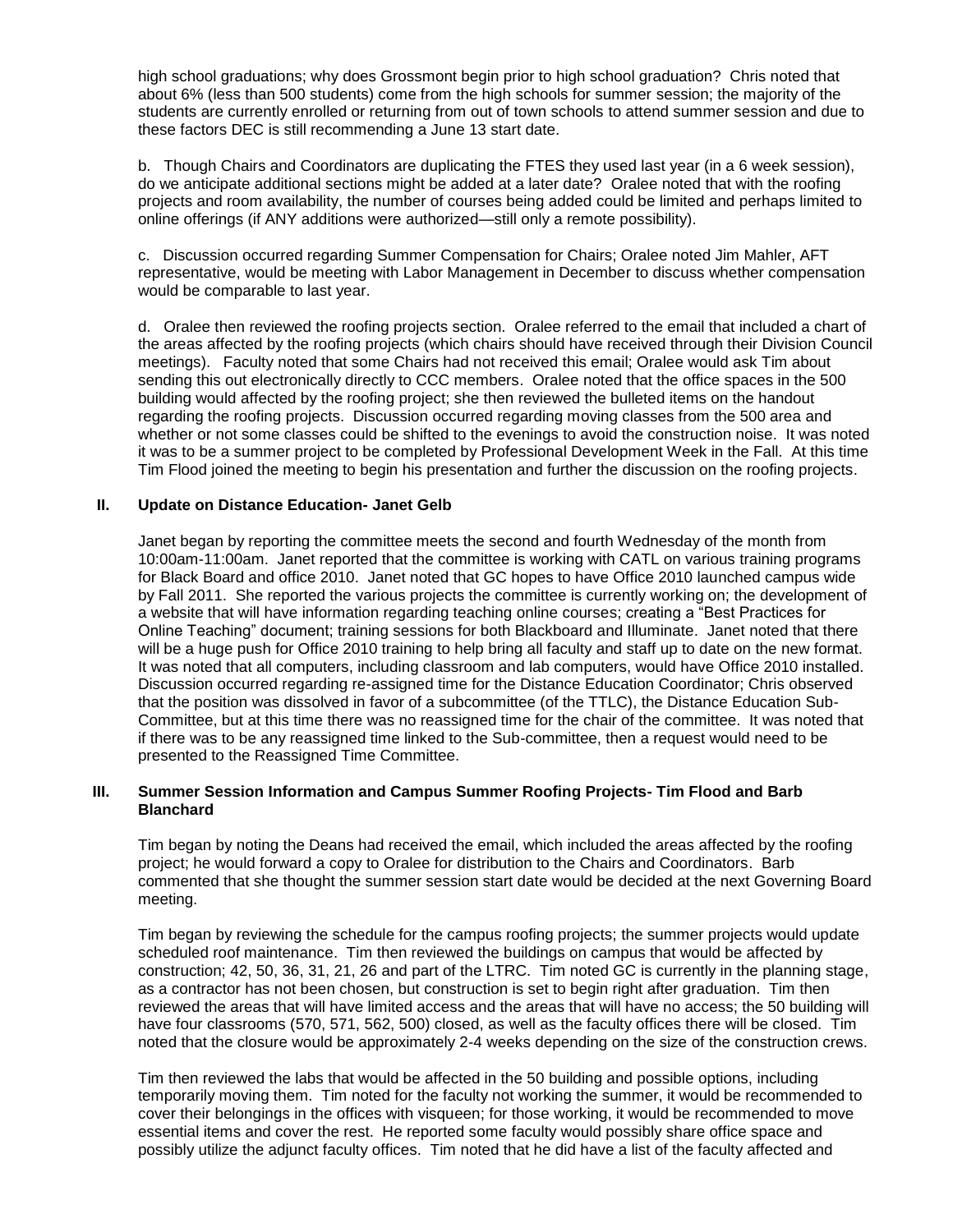would began to meet with them. Oralee reiterated that only essential items needed by the faculty would need to be removed. Tim then reviewed the walkway areas that will be affected by various construction projects during the summer.

Tim noted once the roofing contract was awarded he would be able to provide a better timeline for the construction project. It was noted that construction would be taking place all around campus and would likely be 7:00-3:30 or 7:00-5:00, depending on the company size. Oralee noted that evening classes may be an option for some in order to avoid the noise; Tim noted that decision would be left to the Chairs and Deans to decide, but could be a viable option. Discussion occurred regarding some of the specific areas affected by the construction. Tim noted that the roofing project was part of a regular maintenance schedule for the campus. Tim noted at this time he could not give a definitive answer on the length of the projects or working times of the crews, but would know more once the contract is awarded. Tim noted he would try to send out a Facilities Update on the upcoming projects. It was noted most of the noise would be during the removal of the shingles, but he did not expect jack hammering and wall removal noise like what occurred during the room remodels. Tim then reviewed the sidewalk projects that are to be done as well. In closing Oralee noted Tim would be sending out a larger facilities update report that would encompass the projects for the year.

Oralee summarized what the chairs do know about the upcoming summer semester: the start date has yet to be determined and the chairs will duplicate the FTE from last summer. The question emerged about whether the chairs are expected to offer the same courses as last summer or can they change the offerings? Barb noted they would like the chairs to review the course offerings for courses that are well received; perhaps offer something different from the previous summer, if it is a course that fills well; and to keep in mind what is best serving the students' needs. Barb noted that GC administration would like instructors to offer courses that fit into the 6 week format for summer session; if they wish to offer 8 week courses, Barb would like a justification submitted for the course, including courses that had previous justifications submitted as she is new to the college and would like to review them. Chris reiterated that the Board would be meeting regarding both the start date and whether or not there would be a 4/10 schedule. Marsha Raybourn reported that work on the summer schedule would occur over the winter break and that chairs would have until November 20 to turn in the course offerings.

Oralee noted upcoming dates for the Chairs and Coordinators— the Spring meeting dates : 2/14, 3/14, 4/11, 5/9; Joint Grossmont-Cuyamaca Chairs and Coordinators meeting-at the AFT offices Tuesday during Flexweek; AFT/Joint Cuyamaca/Grossmont Academic Senate Meeting—Thursday during Flexweek to be held at Cuyamaca; Division/Department meetings—Wednesday during Flexweek; Convocation—Tuesday during Flexweek.

## **IV. Community Service Learning-Nancy Herzfeld-Pipkin, Maria Pak, Virginia Berger**

Nancy began by reviewing the Community Service Learning program at GC. It originated several years ago but then fell to the wayside, but now the Basic Skills program is looking to see how Community Service Learning could be incorporated into an on-campus program. Nancy noted that most think of Basic Skills as reading, math, English, and ESL, but now the Community Service Learning Program is being used in other areas—Psychology being one. Nancy noted they would be giving an overview of the program and would like the Chairs and Coordinators to take the ideas back to their departments for discussion. The CL Task Force would like to give departments a secondary presentation on how to implement a program in specific departments.

Nancy explained the process for Community Learning is not only a learning process but also a reflection process on the work done. Nancy explained that in most instances Community Service Learning takes place off the campus, but with this program, it will happen on campus. Nancy noted they had many examples of student success with the program, but due to time constraints would not go into those in detail, but anyone interested could contact her for more data on the success. Nancy explained that instructors could incorporate the program into their course by offering it as an additional assignment or as extra credit and the Task Force is available to show instructors how to do this. Nancy noted that the students would be putting in 15-20 hours of volunteer service, and then putting together reflections on the work they did.

Maria then presented the program she utilized in her class focused on tutoring. She gave students in her Psychology 150 class the option of tutoring students in Psychology 120, and then both students would reflect on what was learned in the sessions. Nancy noted that the student volunteers who are working the